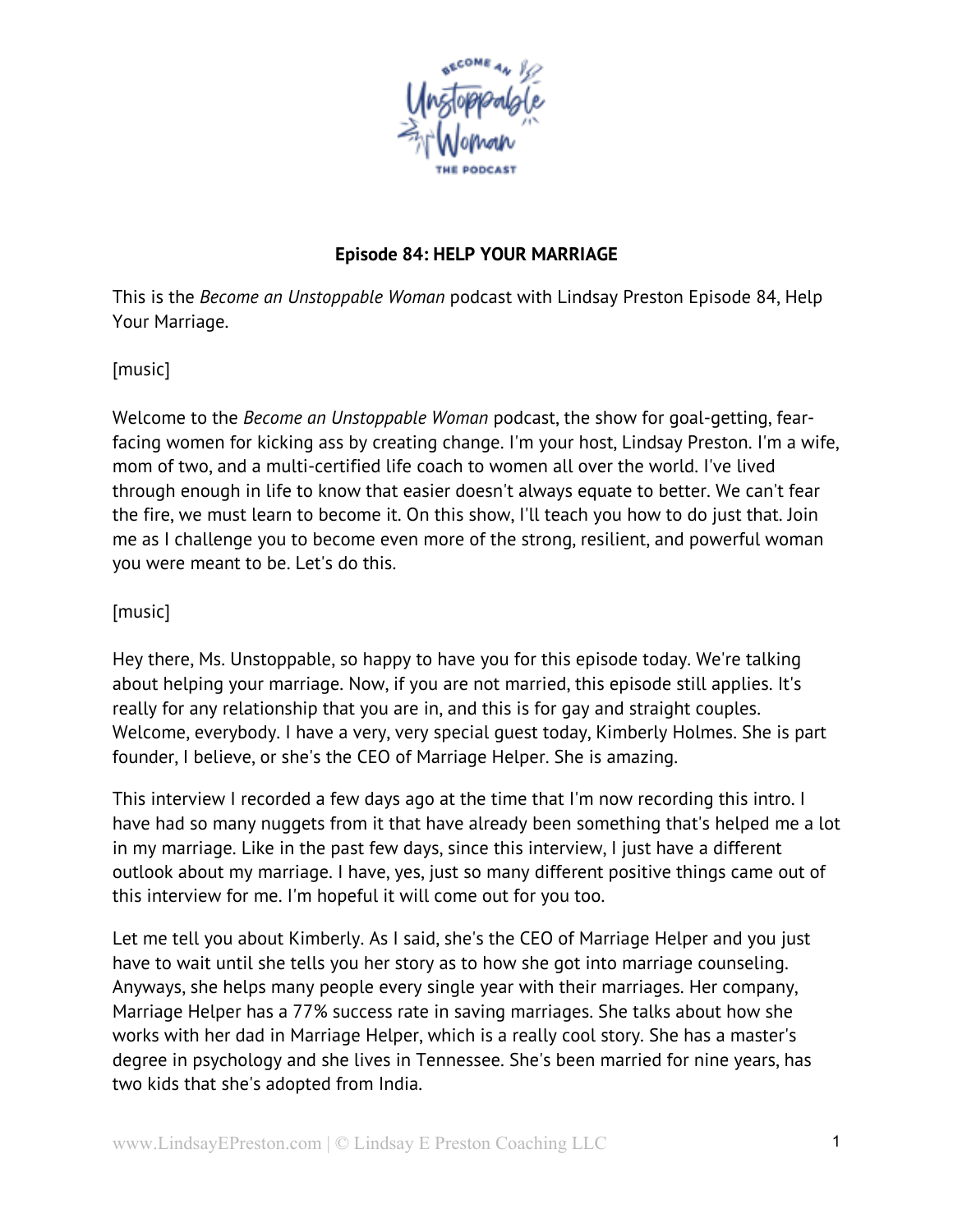

She just has a really cool story and gives so many amazing tips. Again, today, just sit back, get ready to listen, get ready to take all of these in. This may be one you come back to many times again when you're having a hard day in your marriage. Two, at the end, we talk about how you can work with Kimberly and her team at Marriage Helper. I know I'm really interested in doing one of their workshops now. She just, again, over-delivers in this episode.

I hope you enjoy it. I hope you learn a lot from it like I did. Without further ado, here is my interview with Kimberly Holmes. Hi, Kimberly.

Kimberly Holmes: Hi, Lindsay.

Lindsay: Hi.

Kimberly: Hi there.

Lindsay: So excited to have you. We haven't really talked about marriage a lot on my show and we're almost at like 90 episodes, Kimberly, so you are so welcome and so needed.

Kimberly: Wow, that's really exciting. That means you've talked about a whole lot of really great stuff though and now you're just to the--

Lindsay: [laughs] Because it is not my area of expertise at all.

Kimberly: Well, I appreciate people who know where the line is for them because a lot of people can do way more harm than good when they start speaking a lot of things they don't know.

Lindsay: I bet. I am curious before we get into all the questions of everything, how did you get into this?

Kimberly: Well, so there are two ways that ended up converging. I went to college and got my Bachelor's in Psychology, got my Master's in Psychology. Actually, I started getting my Master's in Marriage and Family Therapy. It was the middle of the way through that therapy degree that I also started working at Marriage Helper. I started working there because it was an organization that my dad had originally founded. I'll get to a little bit of that backstory in just a minute, but never thought I'd go work there. None of this was what I thought I would do.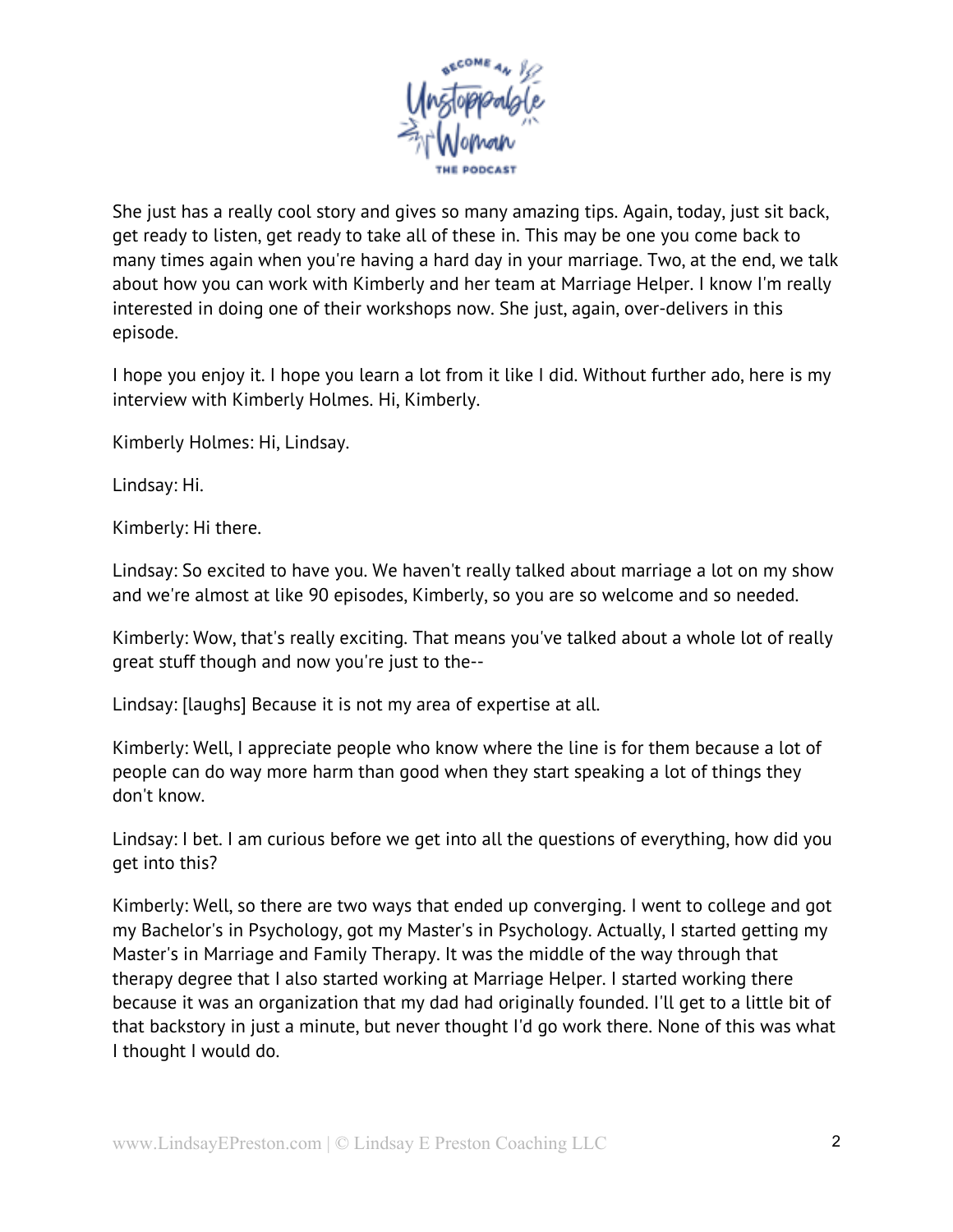

In the middle of getting my Marriage and Family Therapy degree, my eyes were really opened to just how, for me, number one, I knew it wasn't my strong suit. Sitting in a room one-on-one with other people was something that was so draining to me and not lifegiving. The second part of it was I in my work at Marriage Helper, I was seeing an amazing success rate. The workshops that we do, the ones that my dad had originally put together, they have a 77% success rate at saving marriages.

Then on the flip side, in my day job, so to say, I was sitting over at my school job, I was seeing that it was so hard to get any movement happen with couples. In fact, even according to the American Psychological Association, they say that the gold standard of marriage therapy, what they consider as a success is 30% of couples staying together, just 30%. I was seeing 77% over here in what I was doing with Marriage Helper. I really started to say, "I think this, I think I'm called to do more of spreading the word of how we can help more marriages on a larger scale over at Marriage Helper."

Now Marriage Helper had originally been founded. Like I said, my dad had founded it, but it came out of my parent's own story of my dad leaving my mom before I was born. They were divorced for three years. My two older sisters had to experience that. My dad would be the first to tell you that during those three years he did things he never thought he did, said things he never thought he'd say, went places he never thought he'd go.

At the end of that came to his senses and said, "I don't like the person I've become. This life that I thought I was going to have post-divorce is not the life that I thought it would be." He went back to my mom, everyone in her life told her to not take him back. "You can't trust him again. Why would you?" She said to herself, "I believe he's a good person who's done a bad thing," and so she took him back. She remarried him, even though they weren't necessarily in love at that time, but they had two children together.

After they got remarried, they almost divorced a second time, but they said, "We're going to make this work. We're going to figure it out," and so they did. From their remarriage, they ended up having me. I'm a product of their second marriage. There's a really deep passion in me of I owe my life to a marriage being restored. I'm very passionate about it.

Now in my own marriage, I've been married 10 years now. I know we've gone through our own ups and downs. There's a personal connection, not just with my family, but with my own marriage, and then with my education, that everything converged to give me the passion and direction and vision that I have now of that I believe change comes through the family, and changing the family comes through marriage. I want to see marriages saved and strengthened and better than the day they said I do.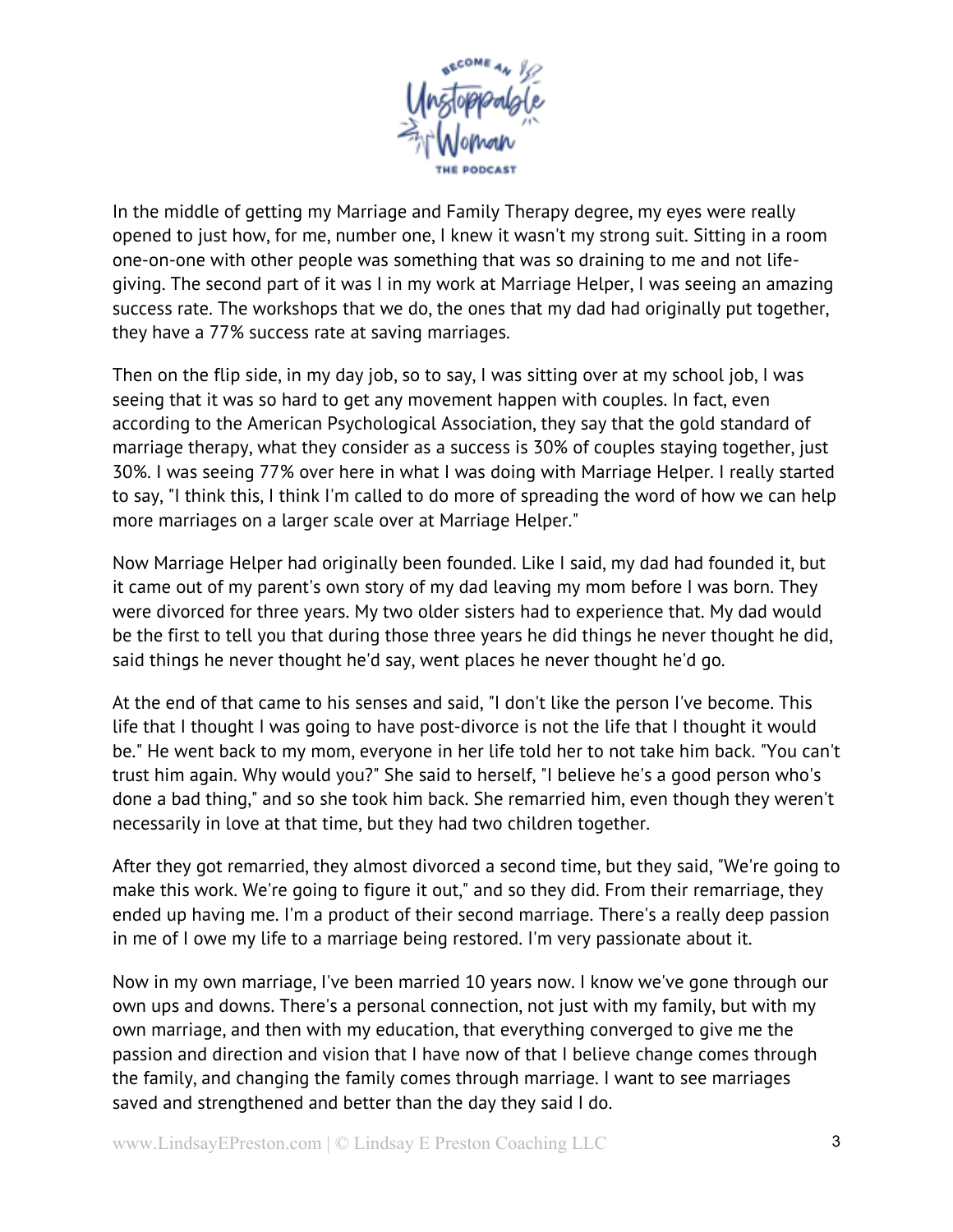

Lindsay: Wow, what a story? [laughs] I love it. That's so much better than I could have imagined. That's so cool. How cool is that? I want to go back on something you just said is that change happens with the family, right? Tell me more what you mean by that?

Kimberly: Yes. If you just think, I'll take me as an example of me and my family, I have two young children, a five-year-old and a three-year-old and it is my responsibility as a mother, I don't think anything or anyone would argue this, as my husband's responsibility is the father, we get to teach them and train them up. We are the first people they see in the morning, the last people they see before we go to bed.

While yes, they go to school and they go to these other activities that they go to and teach them there and teach them all those good things, it is first and foremost, our responsibility. Even as young children, they are going to see the interaction between me and my husband. They're going to start formulating a story in their head of what a healthy relationship should look like.

Now, I don't want that to scare anyone because most people will stop there and say, "Oh gosh, this is why children end up in therapy when they're adults." [chuckles] It's not as scary as it sounds because children also need to see that their parents can work through conflict, that their parents are able to disagree and work through that. Children need to learn from their parents how to respect people who have different opinions. How to not be contemptuous towards or look down towards people who are not like them. We're seeing a lot of that in the world today.

If you even just start looking at how the family unit started breaking down really 50 years ago is when divorce started really being on the rise. You started seeing that disintegration. We see that there's this same parallel with the way that there's less respect in society. There's less seeing things from other people's point of view. This goes together.

I had on the podcast I had, I had a cultural psychologist Dr. David Matsumoto. He has done so much work in other cultures looking at how terrorist groups start. Now, this is all going to come back together. He said, "What they have seen in these other cultures is that it is from the home unit that these other people are taught how to hate. It starts there." I asked him, I said, "Well, how is it going to change?" He said, "The only way it can change is beginning in the home. The only way it can change for people to start loving each other and treating others with respect starts within the home."

When he said that, for me, a light bulb went off of this isn't just something that's overseas. This is something that is here now, where we have that opportunity to not only instill it in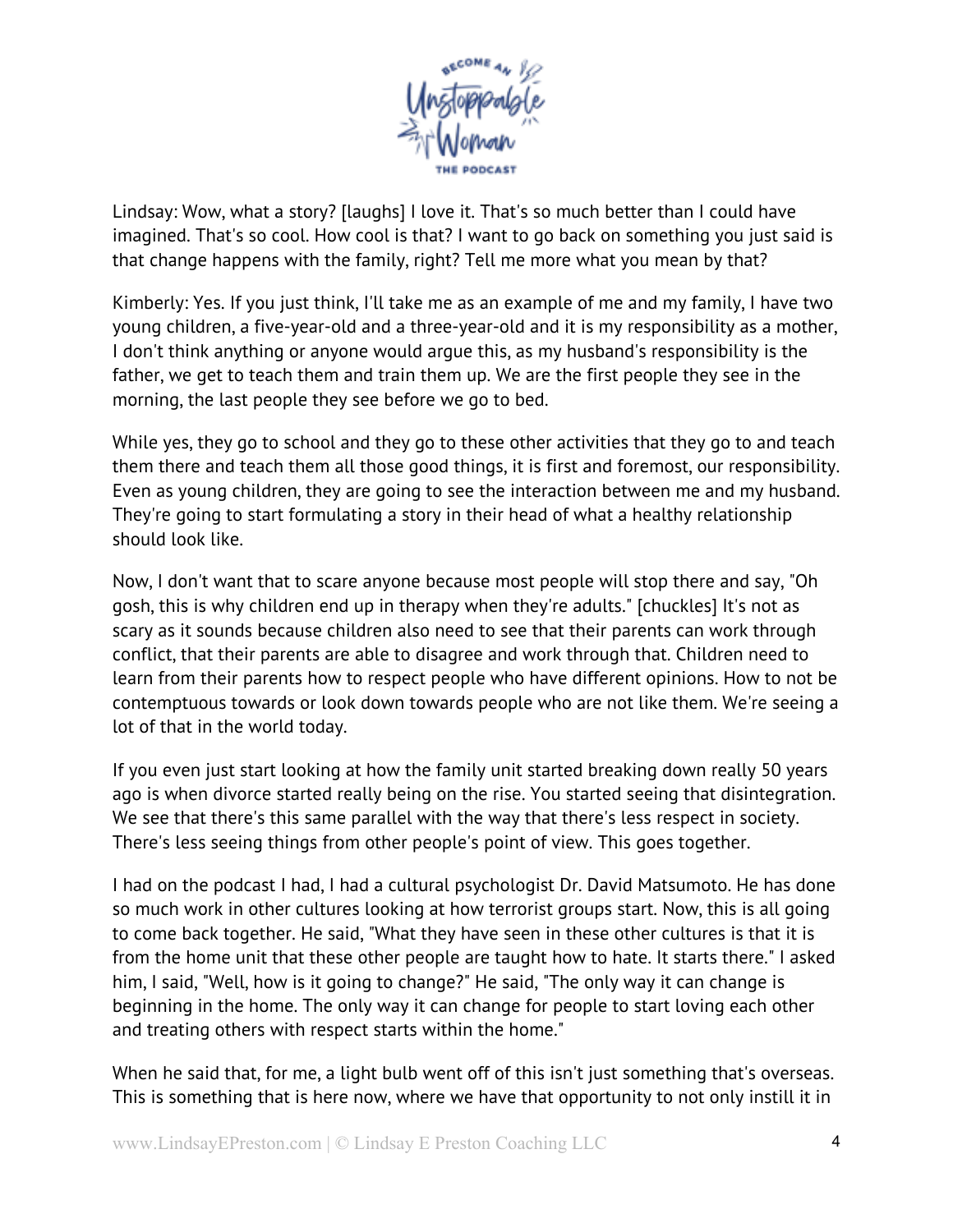

our children, which is the best opportunity but to also change the communication we're having and the relationships we have inside of our home.

With my husband and I, if I have a feeling of moral superiority to him, if I feel like I'm better than him, if I wish he did things differently, then that is going to trickle down into every other thing that happens inside of my home. If I can begin to change that way that I interact with my spouse and respect him and love him and have the conflict, but also work through it even if we don't come to an agreement, the same agreement together, at least learn how to respect each other in that.

Then that is where children begin to learn to do that differently. We do that differently at work when we have that inside of our home. I could go even further on how this goes with attachment theory, but I'm word vomiting. I just have to stop talking so much. Yes, that's what I meant by change happens inside the home.

Lindsay: Oh my gosh. My mind is already like, "Here are some areas of improvement for you, Lindsay." Let's talk deeper then about marriage because I have so many questions for you and from my community. The one thing when I asked my community, and this is one I have myself and I think so many people have is obviously when you meet your partner, you fall in love, usually, you've got the romance there and the passion, and then it dwindles over time. How can you keep that attraction and that romance up?

Kimberly: Well, let's go back to the attraction or the feelings that we continue to compare our marriage to, or our relationship to, as it continues. The majority of people, the feelings that you have in those beginning stages of your relationship are unmatchable over time. Here's what I mean by that. There's actually this term called limerence. It began back in the 1970s. Some different anthropologists and sociologists began looking at this phenomenon that would happen when people would have this feeling that they would call "feeling madly in love." They started to quantify that.

What does it mean when people say that? It's typically people when they're at the beginning stages of a relationship, and there are these heightened levels of chemicals in our body. There's an increase of serotonin, a decrease of dopamine, increase of oxytocin. All of these things are happening, which is sending our brain a flutter. It's a concept that came to be known as limerence.

It's similar to, it's not exactly the same, but it's similar to a person who is in the middle of an addiction because of the way that it still works with those chemicals in our body, it's like we're chasing that high. We want that high to continue. The way we feel, those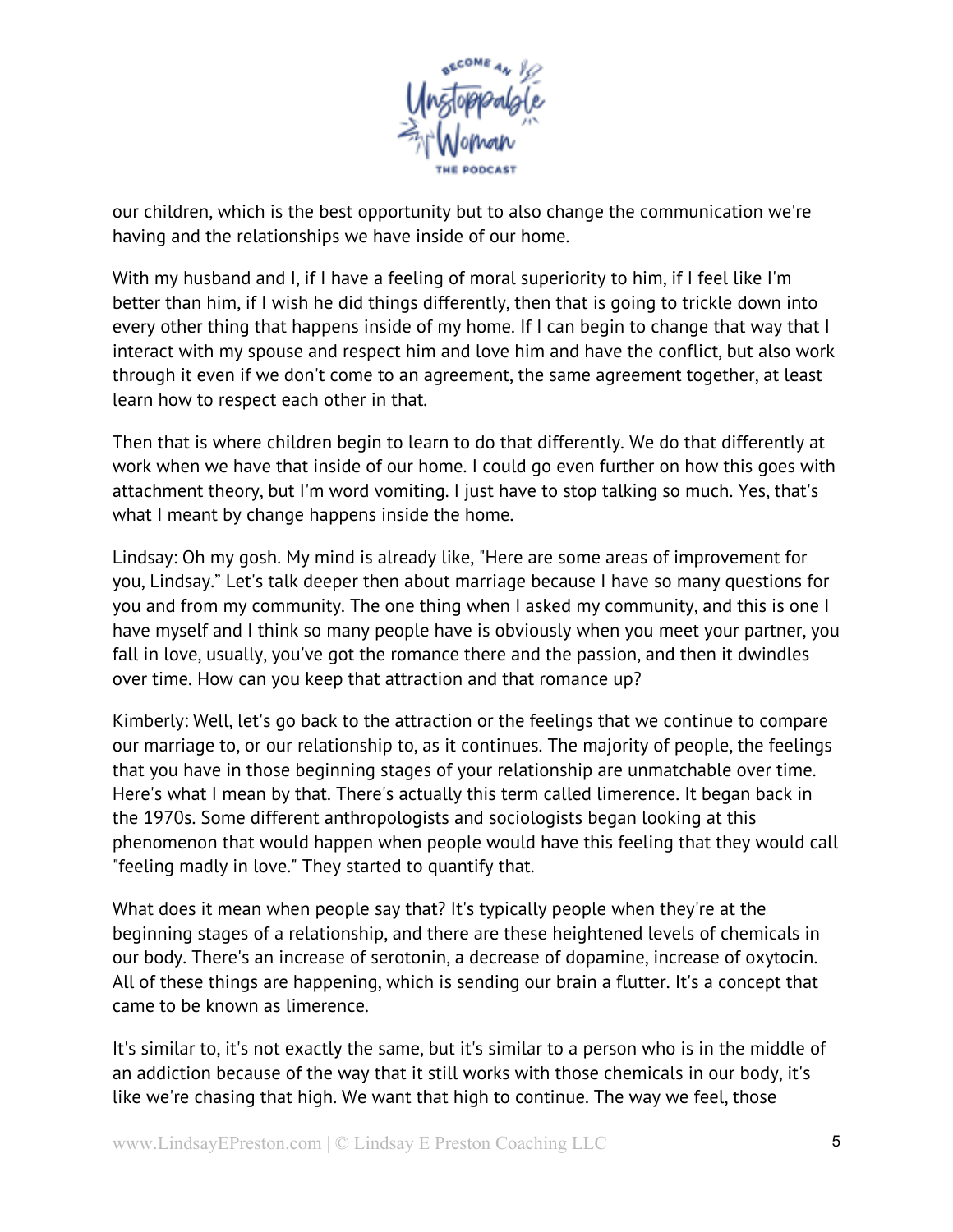

butterflies in our stomach, all of those things, it's that excitement of the new relationship. This is a good and healthy thing to happen when two people are single and good for each other. This is how a lot of relationships start. Those really strong feelings.

Well, it's also a biological part of us that can get us to be attracted and to start a relationship and to start those feelings of wanting to procreate and things like that. There's an evolutionary aspect to it. Over time, even if you look at the biology of it, we cannot continue to have those feelings of being madly in love and still be a productive person in society.

I remember when my husband and I first started dating, all I wanted to do was be with him, talk to him, think about him. It's actually said that when people are in limerence, those beginning stages of feeling in love, 85% of their thoughts are dedicated towards the limerent object. Well, you can't do that in your whole life. We would all stop working, the economy would fail, all of that would happen. It's actually meant kind of as something that glues you to someone and gives you that initial start you need in order to create a strong foundation going forward.

The downside of this is that as our relationship should continue to move forward, so my husband's name is Rob, we had those feelings in the beginning, we get married, the first couple of months are like that and then over time, real-life sets in. Well, then in my mind, I'm comparing it to the first 10 months of our relationship. We've been married 10 years now. It doesn't look today.

The feelings are not the same as it was the day we started dating or even on month 10 that we started dating. That's not a bad thing because what has instead occurred in our relationship is we've built commitment, we've built a deep intimacy with each other, where we know more about each other now than we knew then, we have gone through more together, historically in our relationship than we had back then.

What we've ended up replacing that with is a deep lifelong satisfaction that still needs to be worked on. It's not just because it's there, it's always there, but I believe we do a disservice to ourselves when we're trying to catch that first feeling. That is what can open people up to affairs and doing things that chase that feeling, which end up hurting their current relationship and honestly, end up hurting their future because if you're just continuing to chase that high, then you're giving up a lifelong relationship. You can't have both.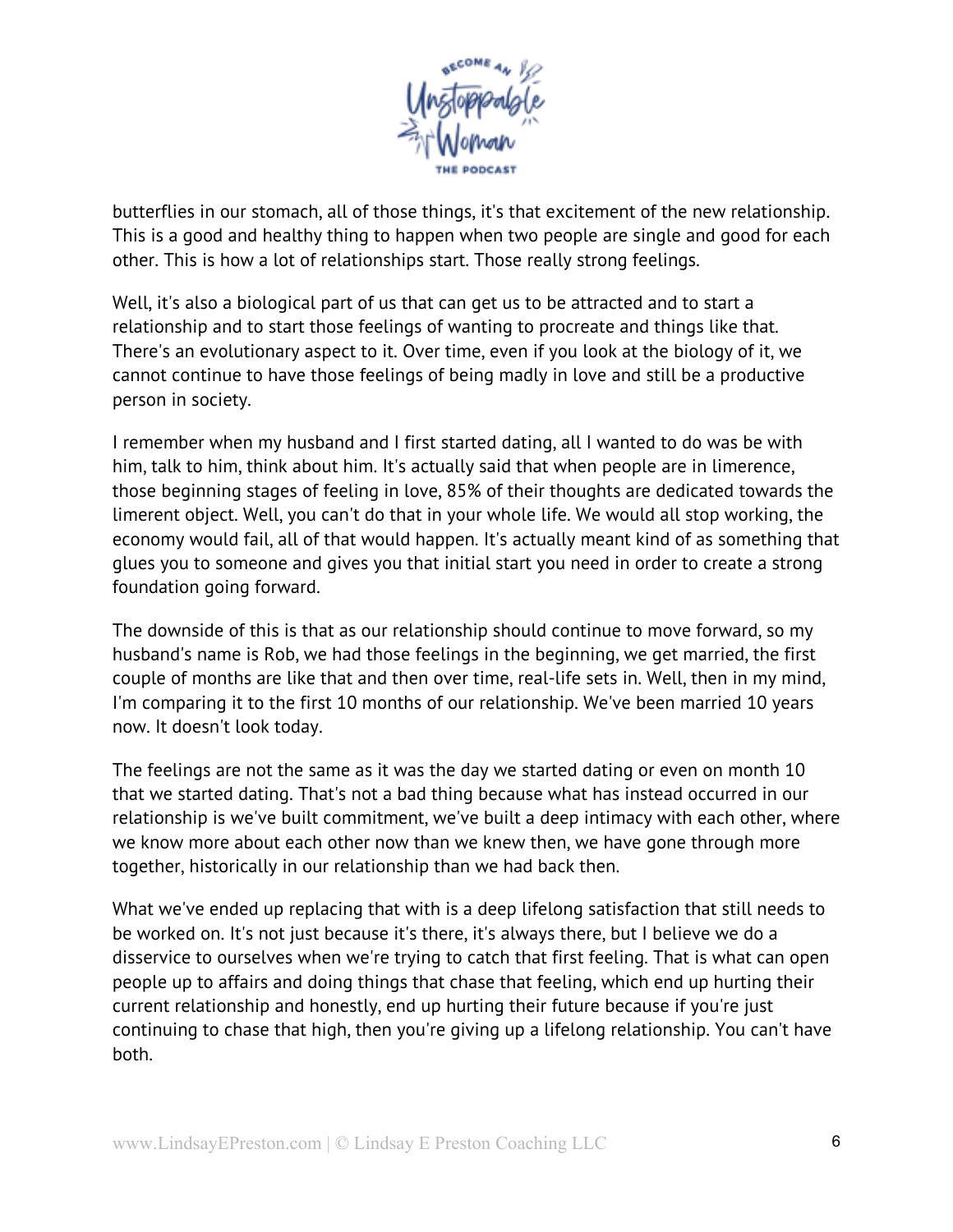

Now, that's not to say that you can't have deep feelings of romance and intimacy in a lifelong relationship. You can, but it's the expectation that you bring into it of how it's going to feel and what it's going to look like that will end up making the difference. At year 10, year 20, year 30, it might not be those butterfly feelings.

Instead, my husband and I, what we should be working on is saying, "What is it that you still need to feel romantically pursued? What is it that you still need or that you would like in order to feel like we have really great intimacy between us?" If you have that open conversation and communication with each other, and you give and take, then it can continue those feelings of romance no matter how long.

Lindsay: Yes, so good. That's the next question I have. It comes from my community is how do you let go of expectations and still feel passionate about it? [laughs]

Kimberly: That's hard. That's really hard, I constantly have to check my own expectations. Part of this is there's expectations that we get from our childhood experiences from either what we saw with our parents, brothers, whatever it might be, we've seen something and therefore we have expectations or we've seen something we don't want to happen and therefore, our expectations are coming from that.

A lot of times we don't maybe consciously realize what some of these expectations are until we're met with the feeling of frustration or those feelings of unmet expectations. Identifying what your expectations are and asking yourself some questions can be helpful, but you also have to realize it may not be that you realize what they are until you're in the moment. Going back to what your original question was, so how do we identify them?

One of the things I've had to do, and this may sound cheesy and it also may sound really cliché, but I've even had to get down to thinking about the people I follow on social media. I've been on social media for two months now, I've been taking a break and it's been amazing. When I was really active on social media, there were people that I had to realize if I had a certain feeling about my own relationship when I saw their posts.

If I'm watching a movie and I have a certain feeling that's making me start to doubt or be angry at my husband when before watching it, there wasn't a doubt there but because of what I'm consuming, whatever it might be, in a book, on TV, on social media, then, for me, I've had to disengage.

Some people might look at that and say, "Well, you're weak or that's ridiculous." Sure, but I would rather just not have the temptation because everything else is going to try and ruin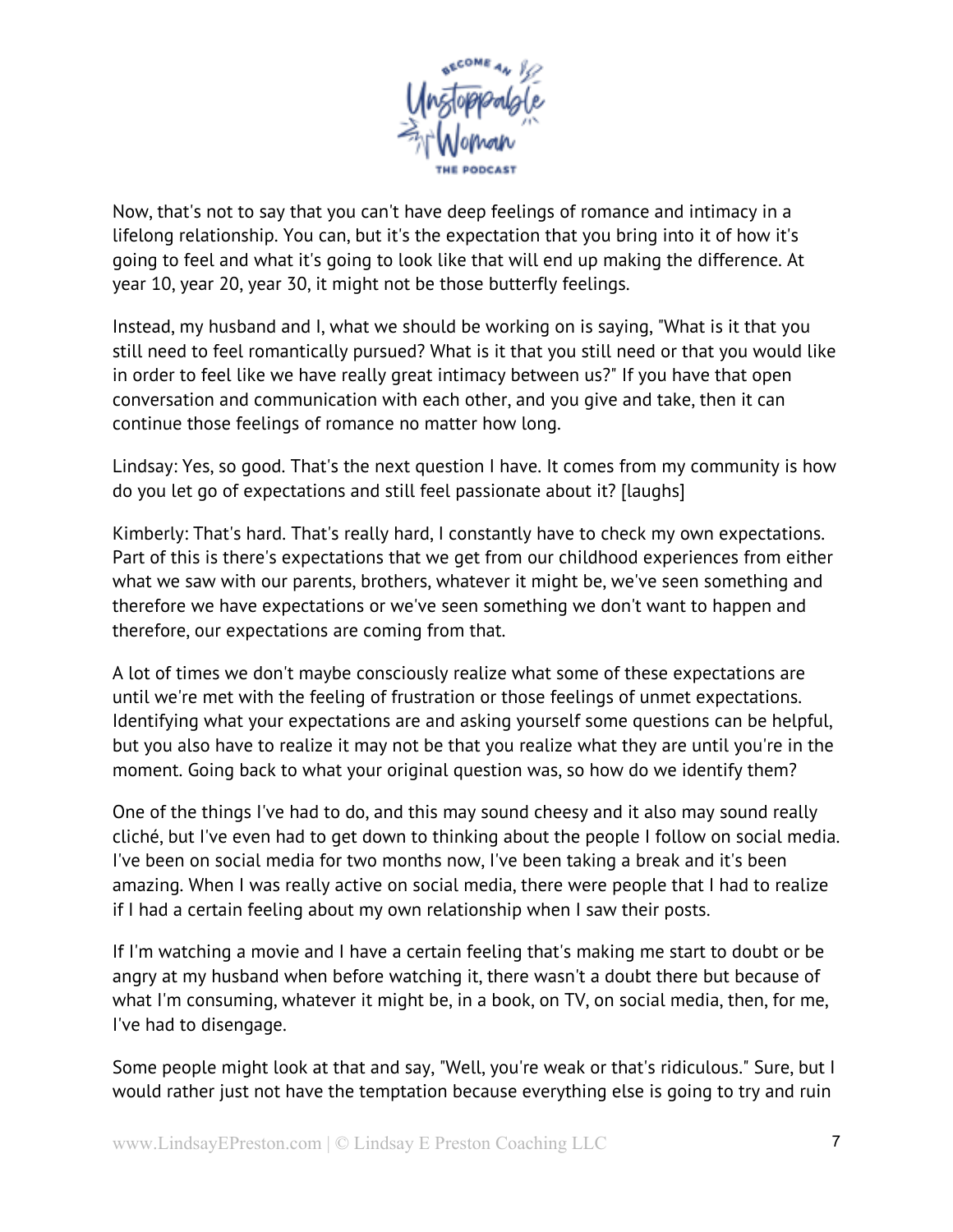

my relationship. The world is going to try and put things in my way to ruin my marriage. I don't need to voluntarily put stuff there that's going to make it harder than it is on top of that. For me, I have had to disengage from that.

If there's people in your life who are constantly saying negative things about their husband, and it's making you start to wonder more about, "Well, maybe that's a problem in my marriage." If you're getting more of that fear coming to you from what other people are saying, doing, or posting, then that might be a sign that you should just disconnect from those conversations or from seeing those things, that's one tangible way to do it. It's not necessarily easier, but just one way to really--

Another thing that you could do is to ask yourself if the expectations you do have are realistic. If they're not, then ask yourself, "Well, what is it?" We're not saying you should give up your happiness. You shouldn't just say, "Well, I'm going to be stuck in an unhappy marriage just because this is my lot in life."

No, we should work on trying to make it better, but maybe ask yourself if your expectations are realistic and ask yourself how to bring them down to move towards them and meet them so that you won't always be dissatisfied with everything happening in the relationship. Does that answer your question?

Lindsay: Yes, but then my next question is how do you know when your expectations are too high? We go back to the whole movie thing. We see all these movies of here's how it's going to be. Then you see some people that are like, "Oh, we have that." Then you look at your own marriage and you're like, "Well, we don't really have that anymore. Is that bad?" When do we know?

When you said earlier of building up a happy marriage, again, what's that line? I'm sure everybody's is different, but what determines a happier marriage versus not? I get it from a lot of people, from my clients and my community. It's like, "We're kind of like roommates and we're good friends and we love each other, but where do we go from here?"

Kimberly: One of the things that we've done at Marriage Helper is we've actually found that there's a process to falling in love, and we call it the love path. In this explanation, I'm going to try and bring some light to the question. I don't know that I have the right answer to your question, but let's talk through it and see what we'll come to together. In this process, there's four stages.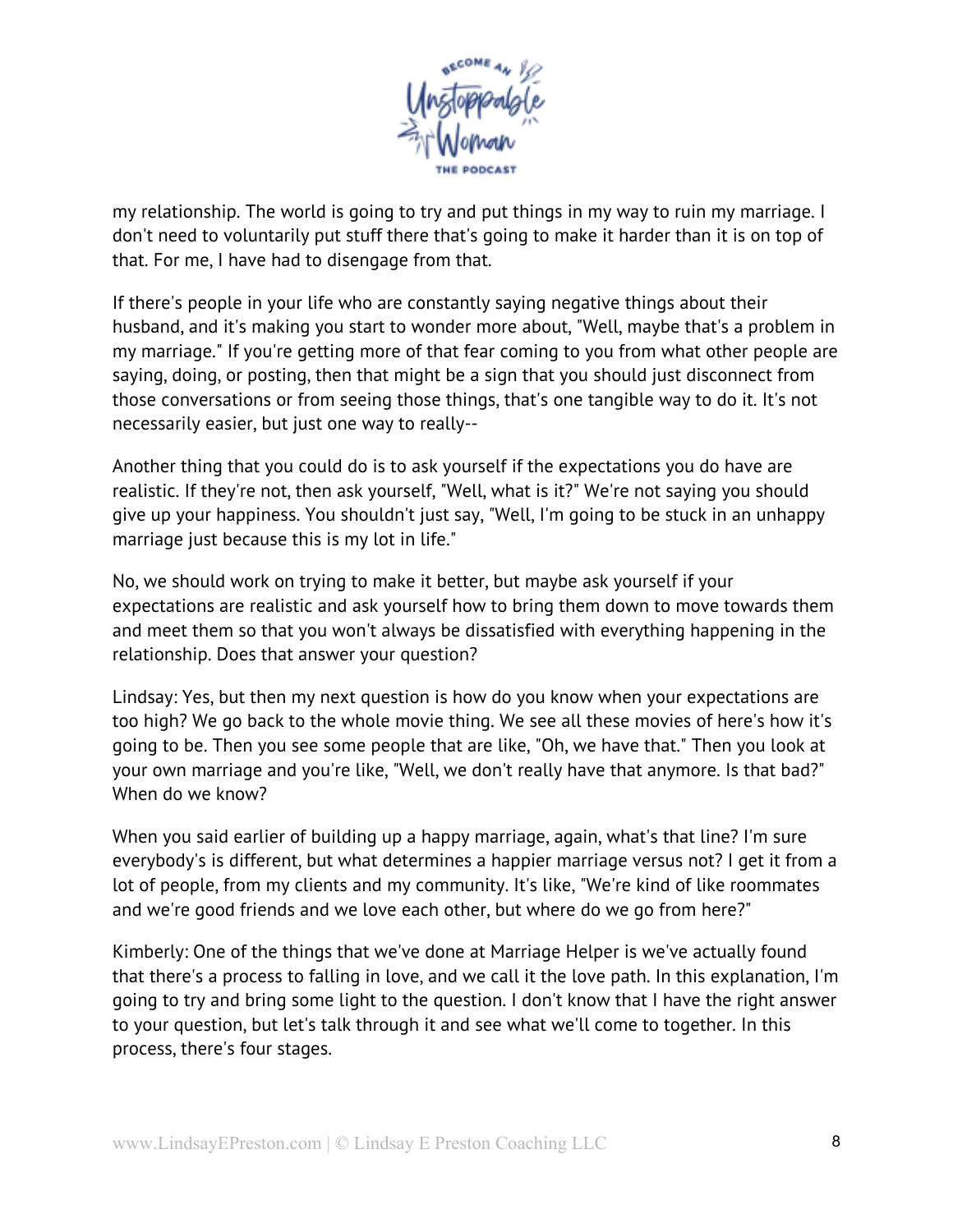

The first step or stage of falling in love starts with attraction. This isn't just how you look, but there's actually four aspects of attraction. There's the physical, intellectual, emotional, and spiritual. We call them the PIES. In these PIES, these are four ways that you can continue to work on becoming the most attractive you can be, first and foremost for you, and then the secondary benefit is because it continues to keep your relationship attractive. It continues to keep your spouse attracted towards you. That's the first step.

Always important, no matter how old you are, no matter how long you've been in a relationship attraction continues to be important. The second step is acceptance. Just because I'm attracted to someone, doesn't mean that I actually want to continue in a relationship with them. Think back to when you were dating.

I know there were plenty of people I was super attracted to and then as soon as they opened their mouth, I was like, "Oh gosh, no, don't think I could marry someone who has the IQ of a carrot," but really nice to look at, but that's not something that's going to keep our relationship moving forward. There comes a point where you have to start accepting, is this someone I want to be with, faults and all? Is this someone I'm going to accept and want to continue a relationship with? That's step two.

Step three is attachment. This is what we were talking about a little bit earlier in regards to that limerence and when the limerence fades, what comes in its place? It's this attachment. It's building this lifelong connection with each other that goes deeper than most other relationships in your life. It's something that will stand the test of time, weather the storms that come, all of those things. This is attachment.

The fourth step is aspirations. Now most couples don't get to the fourth step because of what you just said. Well, the underlying of what you didn't say is life has taken them apart. Whether it is kids have ended up maybe taking the focus of one person and not the other, work has maybe taken the focus of one or both of them, something in their lives have started tearing them apart.

This typically happens earlier in our marriage than we would probably think because when we're dating, we're both looking towards having that aspiration or that shared vision of getting married or getting engaged. Once we're engaged, we're looking towards the wedding day. Once we get married, we're looking towards the kids or our first house or whatever it is. Then after those firsts come and go, we're left with, "Well, what's next?"

Then we get bored and then we don't have anything we're working towards together, and we lose connection. We stop having the date night. We stop having the energy to connect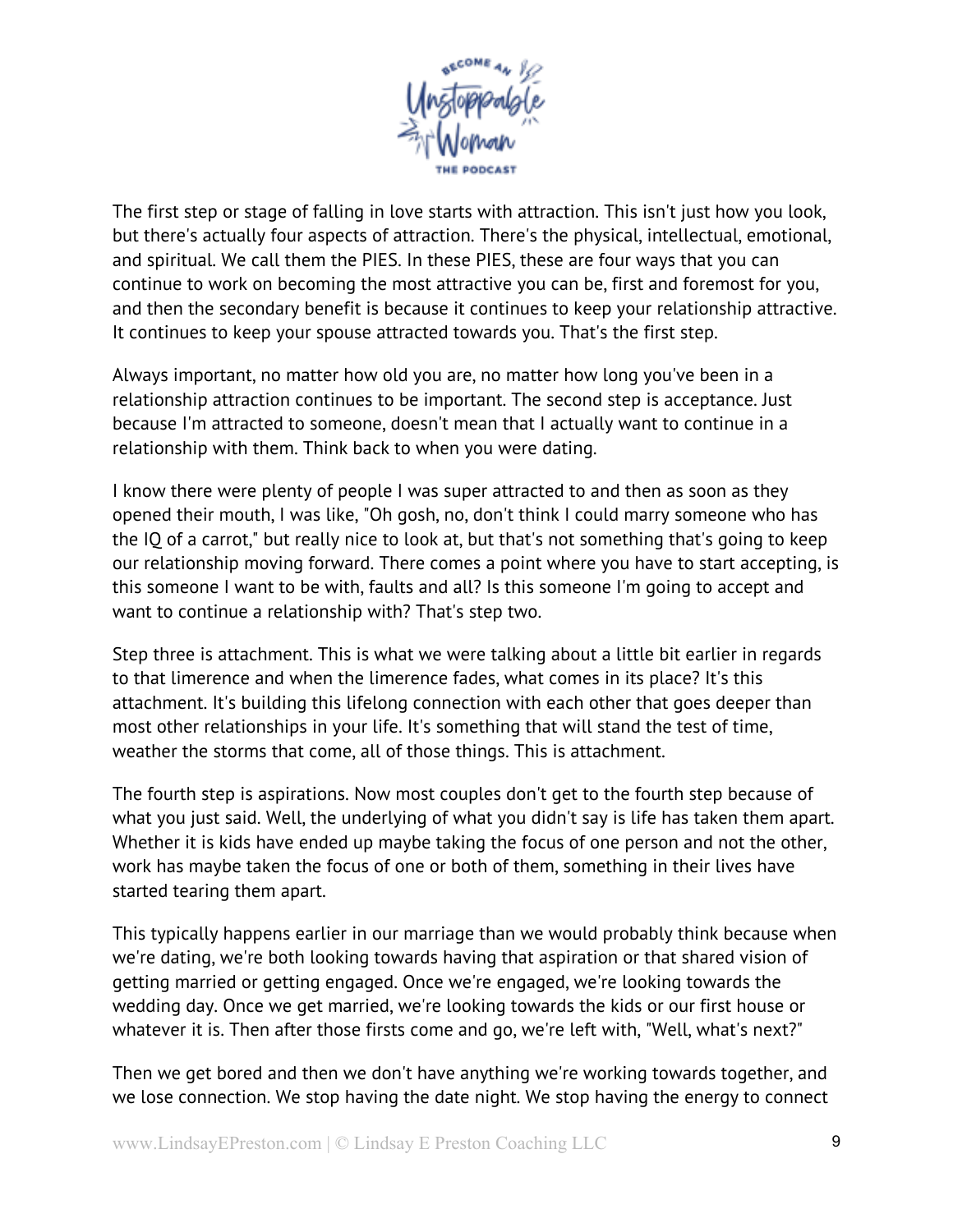

with each other after work. These are the things that begin happening, and then one day we wake up and say, "I feel like we're just roommates. We've lost that passion. We've lost that happiness." You asked how do you know when, how do you know what a happy marriage is?

I think that answer is going to be different for different people and even different based on where they are in the stage of their life, in their marriage. This is actually a question we ask at the beginning of the workshops that we do, that I talked about, that have that 77% success rate. At day one, we asked, "How would you define a happy marriage?" Everyone has a different answer. Some people say where we're able to go and have adventures together, some say trust, some say having that romance that spark, some people say, when I know we're a partnership and we're equals together.

I think it depends on what each person needs in each stage of their life as to what they would define what a happy marriage is. Now, I guess this is going to get us into expectations in just a minute. If I am in a situation where I feel like my spouse isn't supporting me. I'm the work person at my house, my husband is a stay-at-home dad and I'm the working mom.

This isn't the case for us, but if I felt like he was not supportive of me being a working mother, then happiness for me I would say that I need more support. I need more help from him around the house. That is what's going to make me feel like we have a happy marriage right now because it's my current need.

If my expectations were that I expect him to do absolutely everything perfectly, flawlessly without me having to say what my needs are or what my wants are, then I would say those are unrealistic expectations because still to this day, even just last week, we had the conversation where I said, "I need more help around the house." He said, "Well, just ask me." I literally said that. I said, "I did two months ago." [laughs] He said, "Okay. Yes, but keep asking me."

For him, it's not a huge deal for me to say, "Hey, can you get the laundry today." For me, I'm like, "I said it two months ago, he should know." Well, that's probably an unrealistic expectation. I was working with a couple, this was several years ago where her happy right now, what she needed to feel that happiness was she wanted more of that romance.

She wanted to feel like she was pursued by her husband. He would start putting into his phone certain days of the month that he would put in his calendar, send flowers. Here's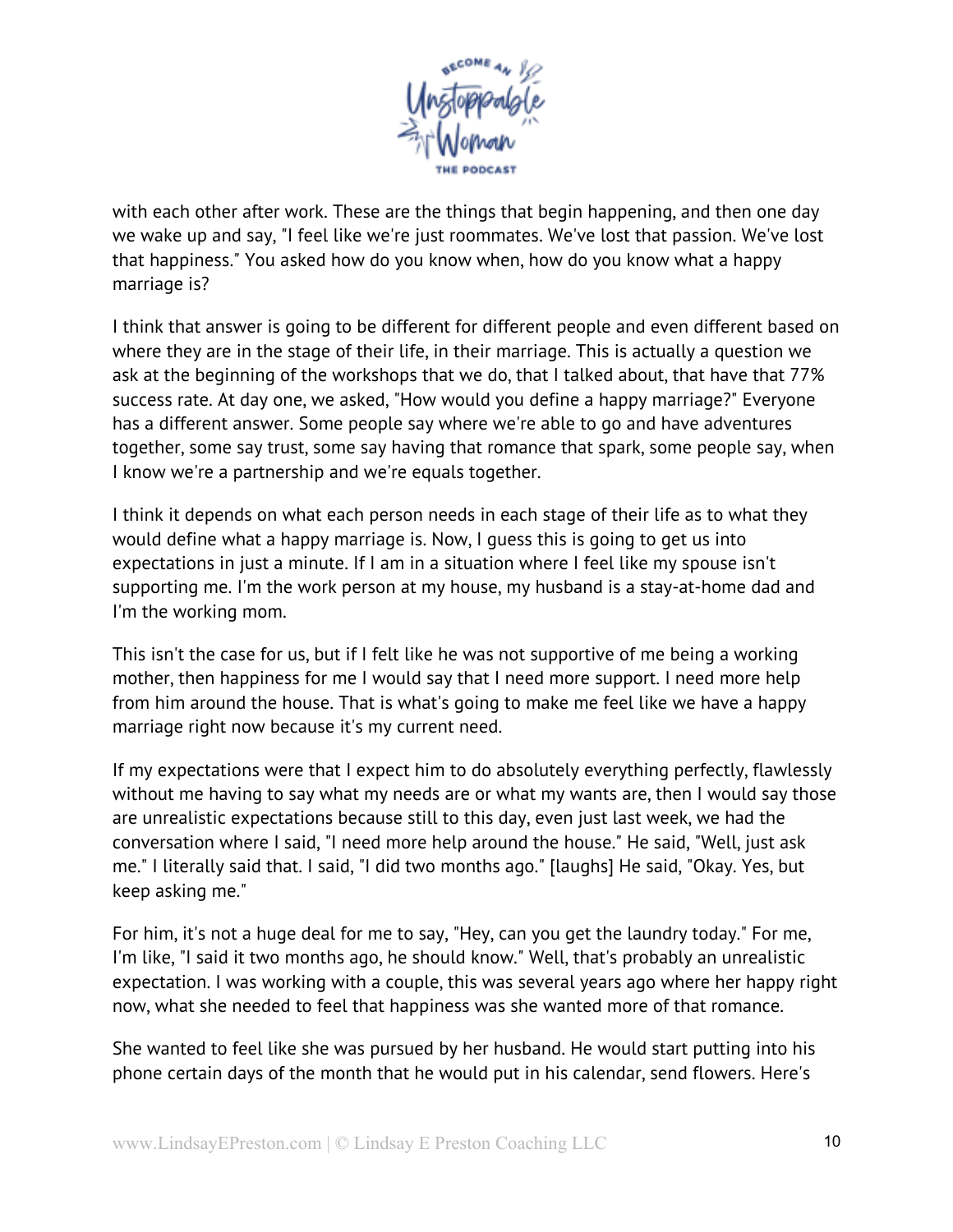

the thing now, when she found out that he was scheduling it, she got pissed and said it didn't count. Now I would ask you, is that an unrealistic expectation?

Lindsay: For me, I would love that.

Kimberly: Right?

Lindsay: Yes. I'd be like, "How smart." [laughs]

Kimberly: Exactly. Her expectation that he should just think of it in the moment and that is what counts as it being her feeling pursued, that's unrealistic because now she's expecting him to be a mind reader. She's expecting him to-- when she hasn't done her part. Maybe the answer to this of how do you know if your expectations are unrealistic is even to ask, have you communicated what your expectations are to your spouse? The ones that you're aware of and even just starting there. I think the majority of us would say to some extent we haven't communicated them.

Lindsay: It goes back to what you said is even when we do communicate it, because the one of helping around the house relates so much to my marriage, my husband actually says that to me all the time like, "Do the dishes, do the dishes during the day," and I just keep forgetting. Then he makes it mean like I'm disrespectful or something. I keep telling him like, "Just keep reminding me. I'm really just trying to build this habit." It's like he takes it something so much deeper than that versus it just being as what it is.

Again, here's what I hear. We all need to define what is a happy marriage, what does that mean to us? Then from there, maybe build out some of the details of that of like, if this is what a happy marriage is, then we're doing this and we're doing this and we're doing that and you're doing this for me and that kind of thing. Right, Kimberly? Am I following this?

Kimberly: Yes, you are following this.

Lindsay: I'm okay?

Kimberly: You are.

Lindsay: Then you communicate it with your spouse and then say, "How can we get this done?"

Kimberly: Yes. One thing to be conscious of during this process is we don't want it to come across like here is my bullet list of things that you have to do for me to love you because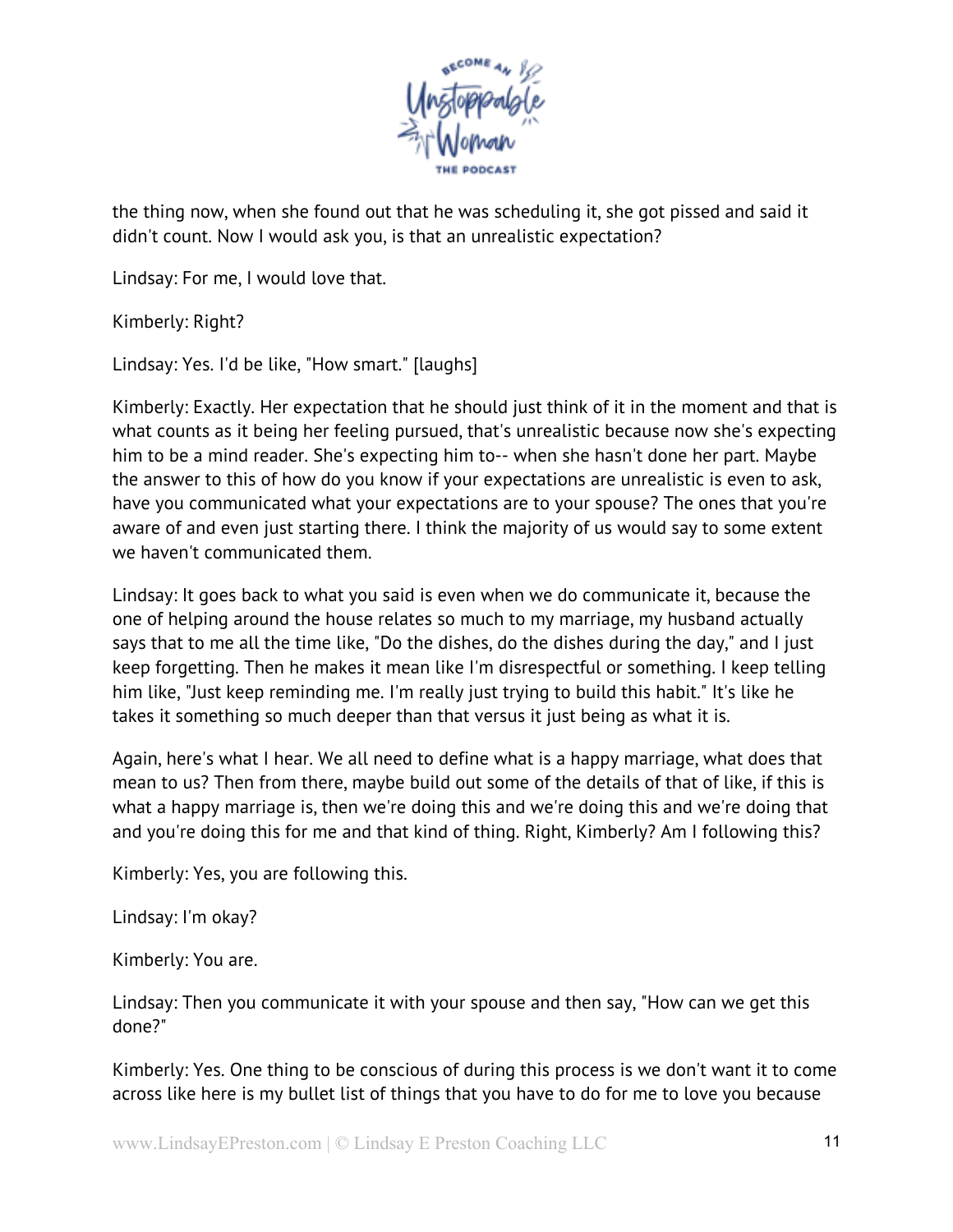

that is not going to go over well. I think it needs to be more conversational. If it can, then here's what I've sat down and talked about or thought about, and here's what I've written out, and here's exactly what I need you to do.

Instead of making it, "Hey, I want us to have an even better marriage. What would a happy marriage look like to you right now? How would you describe a happy marriage?" Asking your spouse that, and then answering that to yourself. I've been thinking about it and here's what I think it is, how could we work to make that happen so that you're doing it more as a team and not as, here's what I decided your chore list is? You're right. That is the process, but how can we do it in a way that, that brings us together and brings conversation that's going to be a better result of it?

In it, also remembering, what are the things that my spouse is doing now that I do appreciate and that I do love? This is something I have to come back to all the time, partly because of the line of work I'm in and I see so much heartbreak and the hard things happening in marriage that I can over-analyze my own.

I'm like, "Oh, my gosh, I can't let this happen. Let me add this to my list of things to not let happen in my marriage." I can be so focused on those things that I miss, I love that my husband sat and read for 30 minutes with my daughter today. I love that we cuddled for 20 minutes before bed. Just those little things that we can really miss if all we're focusing on is what I want to be different.

Lindsay: Yes. Anybody out there who's listening who's a client of mine, we do things called wins and gratitude and all that, like pretty general psychology kind of stuff. In essence, it's like, what were the wins yesterday in my marriage? What am I grateful for in my marriage, because our brain is always just going to go the negative and what needs to be fixed and the next problem and all that.

For them, I have them just doing their own work for their own wins, but to apply it to their marriage again is like, "Let me think about specifically my marriage and what's going well." I love how you said the conversation piece. Again, with my clients, it's I'm working with them and what they need to do, but really, this is a two-parter. They need to make it very conversational. I can't come across as here's my list. [laughs] It's very jarring. My husband does it sometimes. I'm like, wow, [laughs] and I do it to him.

Kimberly: It sounds like I'm much like your husband, and you're probably more like my husband. [laughs] I would be the one in my marriage that would be like, "Here's the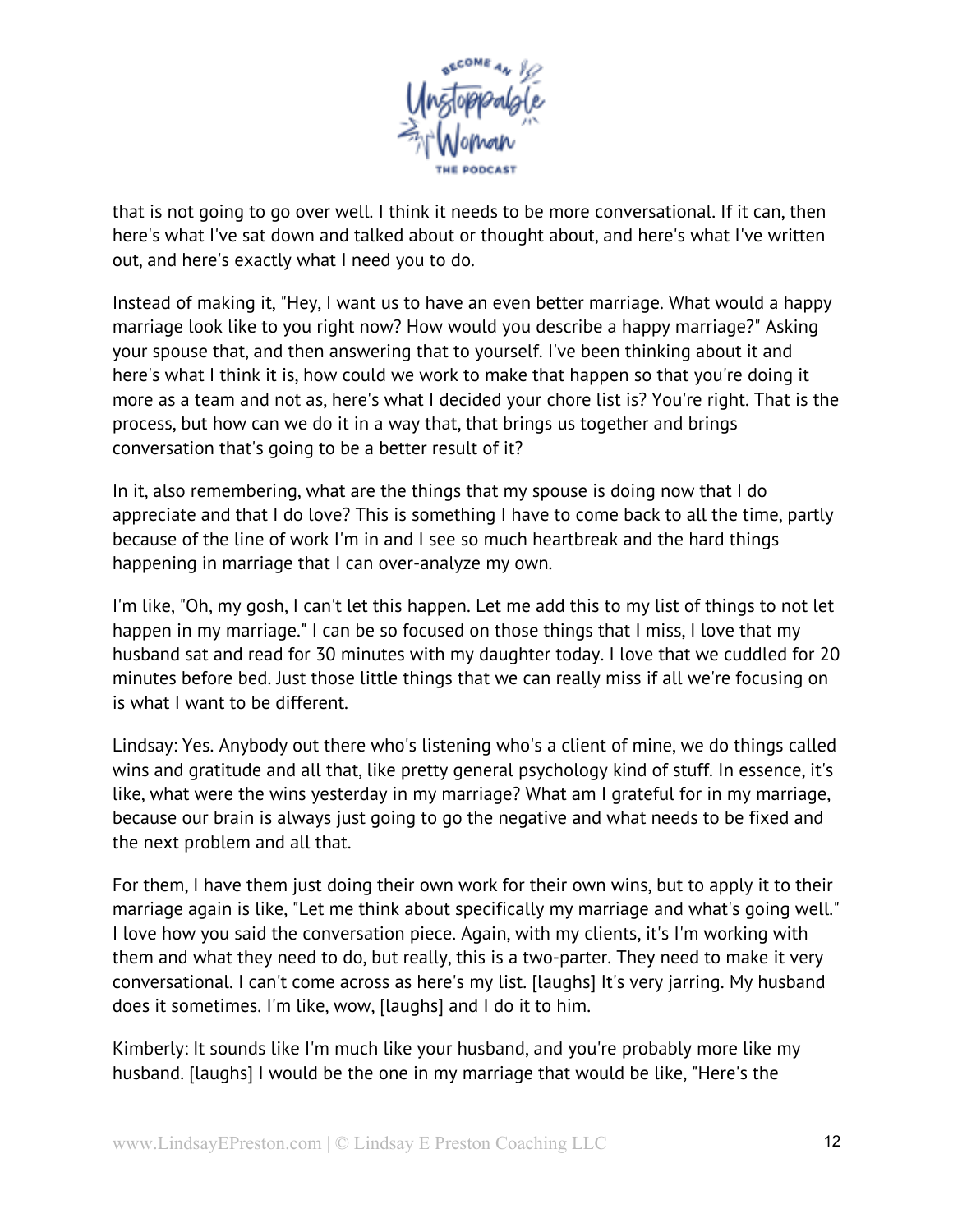

things." Rob would be like, "Do you not appreciate anything I do? Do you not see all of the other things I'm doing?"

[laughter]

Lindsay: Yes.

Kimberly: Totally you. I appreciate your perspective right now. Yes, 100%. Yes, we do need to bring them into it.

Lindsay: The next lesson I have, and this is a big one in the community. This one might be the one we end with, is how do we know when it's like, we need to leave, like it's crossed that line? Of course, everyone's going to have their different, but I'd love your take on it.

Kimberly: Follow up question. Are you talking about for any relationship or for a marriage?

Lindsay: Let's do both.

Kimberly: I'll start with the marriage. I believe that a marriage is over when one of three things has happened. Number one, if you have gotten divorced and your ex-spouse has gotten remarried. If they're in a new marriage relationship, then I believe you should stop fighting to save this one. This next one is going to sound maybe a little ridiculous, but if your spouse has passed on or died, then you need to move on and let go of that marriage.

The third one is, if you have a spouse who is engaged in a destructive behavior, and will not stop that behavior, then you need to consider protecting yourself first. Let me say that. You always need to protect yourself first, and you may want to consider ending the relationship. I'm very careful to not tell people when to divorce because I believe that should come from the person. There are way too many people in the professional space, therapists, counselors, pastors, all these people who are quick to say, "There's no hope for your marriage, and it's time to divorce."

Those are the people we get and still see the marriage saved 77% of the time. I believe that there's more hope than people realize for most marriages. The ones where it's the most difficult is the last one I said. If there's a person who is engaged in a destructive behavior, and this could be it's a physically destructive behavior towards themselves or towards other people, you need to get safe. Always get safe, you can worry about fixing your relationship later, get safe.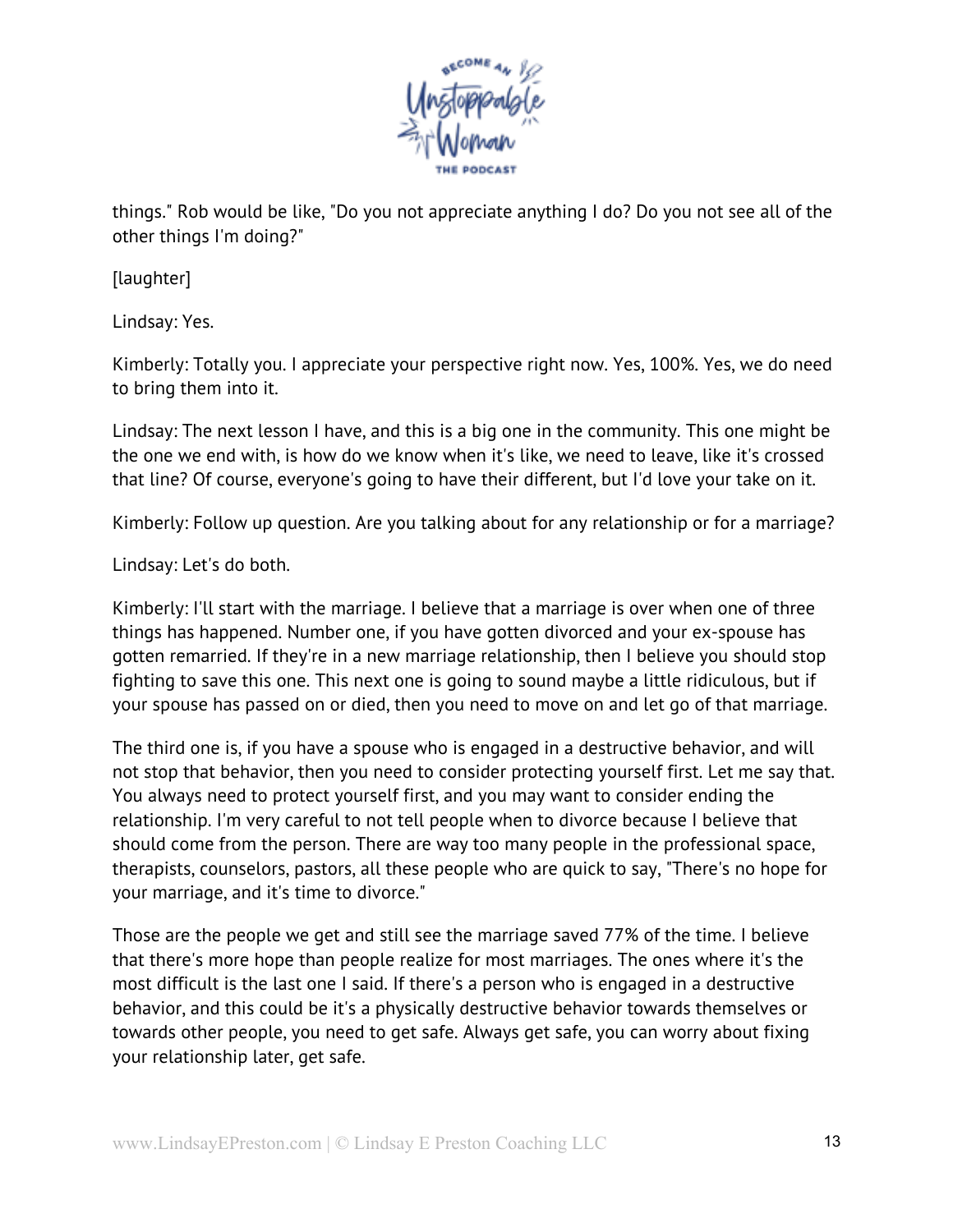

It could be, if it's an emotionally destructive behavior, where it really is you are being emotionally abused, it's toxic, you cannot mentally stay in that environment, get safe. That still doesn't necessarily mean the marriage has to be over unless you feel peace about the marriage being over. If the person won't stop those destructive behaviors, then that's not on you and you need to do what you can to get safe. That is my answer in terms of a marriage.

The reason I have a different answer, whether regarding if they're dating versus married is because I do believe in marriage. I believe in what marriage does for the family. I believe in what it does for the economy. I believe that when people can work through difficult things and stay together, that their relationship will be better long term. We've seen it happen.

I have personally known people who have their spouse has been involved in an affair, they've had an affair, they've gotten pregnant by another person, their spouse has gotten another person pregnant, there's been alcoholism, but they were able to fix it. All of those things, I've still seen the marriage be saved. I don't believe there's any one thing that a person could do that's necessarily unforgivable. I believe that most things, forgiveness can happen and restoration of the relationship is possible and there's an even stronger marriage waiting on the other side.

For any given relationship, if you're dating someone and someone while you're dating is engaging in behaviors that you're saying, "I don't know about this. They're constantly lying. They've already cheated on me." Well, then at that point, if you've been dating a couple of months or even just a couple of years, then you might want to ask yourself, "Is this something that I see happening, staying together long term? Do I want to keep putting myself through this now when maybe this isn't even a good long term relationship for me?"

If you're single and dating, you have a much easier time making that decision, as opposed to once you've been married and you have life together, you have kids, you have finances intertwined, you have family shared friends, all of your things become shared. The decision becomes more complex once you have been married. Does that make sense?

Lindsay: Yes. I want to go back to what you said of destructive behavior. Obviously, physical, any kind of abuse really, is that what you would define as destructive behavior?

Kimberly: Yes.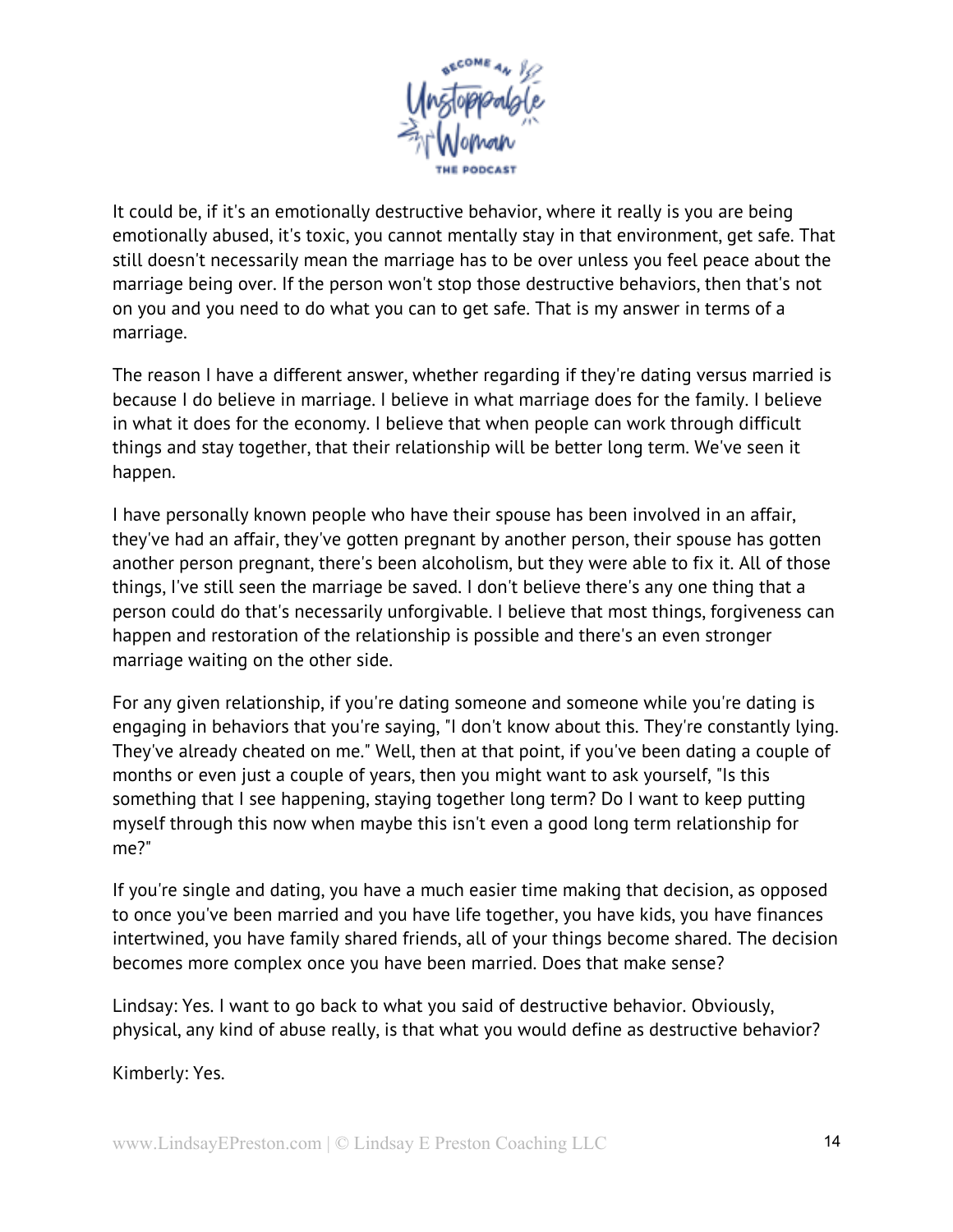

Lindsay: What about addiction?

Kimberly: What did you say?

Lindsay: addiction.

Kimberly: I would consider most addictions, I say most because I'm just trying to think, is there any that I wouldn't consider destructive? Gambling, I would consider an addiction, and I would also consider that a destructive behavior if the person is spending all of the money, it's affecting the way that you're having to live, it's affecting your own sense of security and stability, then that's still a destructive behavior.

Even if it is alcoholism and they won't stop it, even if it's not necessarily affecting you because they're out about when they do it and you don't have kids or anything like that, you still have to consider, they're destroying themselves. If they're drinking that much and won't stop, is it a destructive behavior that they can ever get--

Some people could argue here, what about if they're addicted to work, or what if they're addicted to their phone? In this century, there's a lot more things that are addiction, because of the way that they're made and the way that we engage with them. It can become a little bit harder to say, would any addiction be a destructive behavior, and should someone leave their spouse or a relationship because the person is involved in an addiction? This becomes so hard.

There's also a side to argue of it, which is if a person is stuck in an addiction, then what's going on in their brain is more than they can have the choice to control. Is there something to say about a person who still can unconditionally love someone, even when they're going through the middle of that really hard time? Yes. Does that mean that they have to sacrifice themselves for that? No. I think that there is a line there. I think it's different for every person because I think people can handle different amounts of this in different ways.

I know a woman who has been standing by her husband who's had a pretty bad alcohol addiction for 40 years, but she had the ability to do that. It's not bad if there's someone who's saying, "My spouse is an addict and I can't handle it. I can't do all of this." I think you can still love them and draw a line, set a boundary, protect yourself, and want the best for them, but also begin to move forward with your life and allow that person to try and find healing. Then if healing does occur, maybe at that point is when you restore the relationship.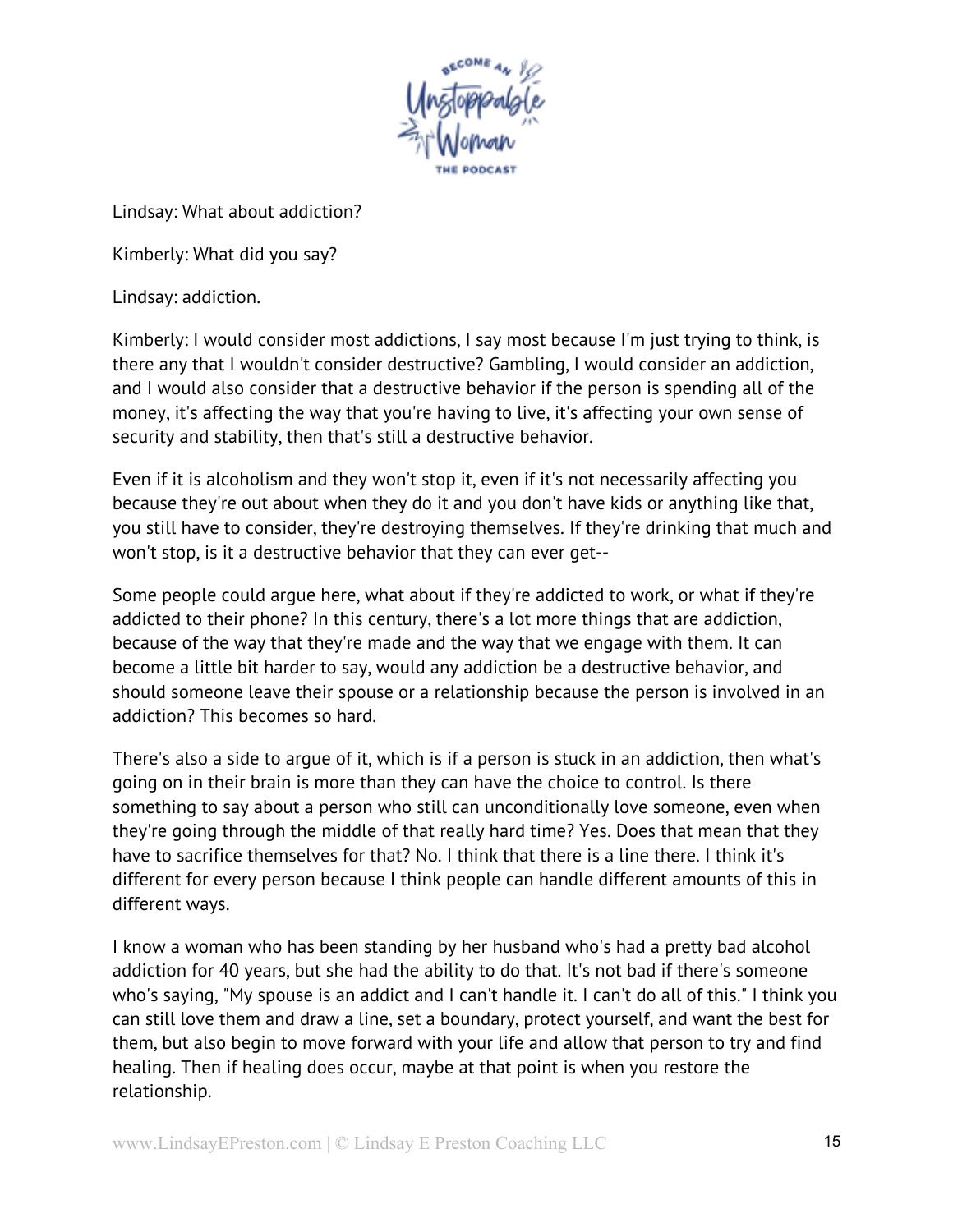

It's so nuanced and there's so many different situations. It's hard to say a blanket statement, but the bottom line of it, I think destructive behavior, if you as a person are feeling like perhaps your spouse is involved in a destructive behavior, then I would gain insight from a non-biased third-party first because a family member or a friend is going to be biased towards whatever you say.

I would probably try and get some outside counsel to say, "Is this actually something that is that destructive?" Even if you don't do that part, if you are feeling like you are physically or mentally or emotionally hurting and being hurt by what is happening, then consider setting boundaries to protect yourself. You can still love the other person while that happens, but always protect yourself first.

Lindsay: Obviously, that's extreme circumstances, but I wanted to go there because I think some of my clients they have husbands that drink a lot and things of that sort. It's like, "At what point is this too much?"

Kimberly: Another side of this is if your spouse is drinking too much or playing video games too much or spending too much money, if there's something happening, then it's a warning sign that your spouse is going through pain of some kind because most of the time when we engage in an addictive type of behavior, it's because we are looking for peace inside. That's where we're wanting something that can make us stop thinking about the hurt or the pain or the anxiety that the outside world is putting in us.

It could even just be asking your spouse what's going on? Where are you hurting? What's hurting you? What has happened in your life? Again, your spouse may not be able to answer that right now. They might be caught off-guard. They may not want to answer it. You may not always get that answer the first time, but being a listening ear over a period of time to hear where is this coming from may provide the empathy and perspective that you need to understand, okay, is my spouse a good person who's doing a bad thing or are they a bad person who's doing a bad thing right now?

Most of the time, our spouses are good people who are doing a bad thing with things like addiction or affairs or anything like that. When that's the case, I believe they deserve to be rescued. Now, that doesn't mean we lay ourselves down and become a doormat in order to try and make our relationships work, there's ways to do it. That's everything we teach at Marriage Helper, but it doesn't always have to be this is the end. There are a lot of things you can do before ever having to considered ending it, but without hurting yourself.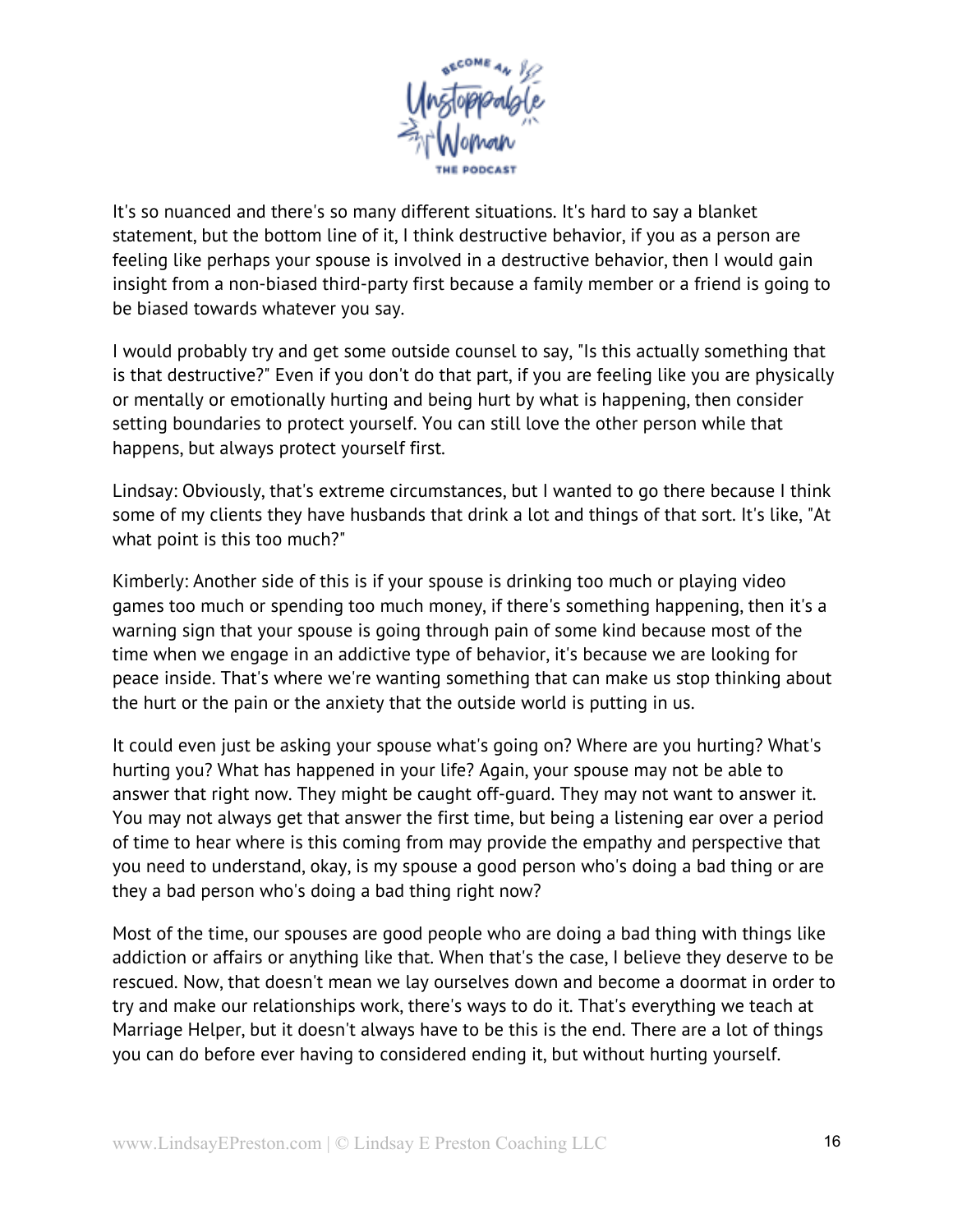

Lindsay: Let's talk about Marriage Helper. How does that process work? Do you guys work with people all around the world?

Kimberly: We do. Yes. We have international people contacting us all the time. I think we've worked with tons of different countries. We have three different main things that we do. We have our workshops that I've already talked about which are three-day workshops and we call them our Turnaround Weekends. They are amazing.

We have them about every other weekend. Right now, all of them are happening online. Before they were all in Nashville, Tennessee. Going forward, we'll probably do a hybrid of in-person and online. Those are just the Turnaround Weekends. The couples that come to that, a lot of them bring their spouse who they're on the brink of divorce. They're only there to get divorce papers signed. Of course, we have couples who come just because they need enrichment because they're looking for a spark back in their marriage. We have a ton of different types of couples come.

Those are our three-day workshops. Then we have online courses. Our online courses are go at your own pace. We teach you the research-based and proven material that works in this situation. The two main ones that we have right now, we have one called the Save My Marriage course for the one spouse who was looking to save their marriage even if the other spouse wants out. Then we have one called Exploring Reconciliation.

After you've gone through a crisis in your marriage and you're trying to put your marriage back together, this is the framework that you can go through to reconcile the best way possible. Those are our main courses. Then our coaching that we do. Our coaching is done over phone or over Skype and anywhere in the world.

Our coaches are all Marriage Helper certified to help you think about moving forward in your relationship while implementing the marriage principles that we teach. Those are the three main things that we do. You can find more about us on YouTube or on our website. You can go to youtube.com/Marriage Helper. We have tons of free videos and then marriagehelper.com. You can see our free mini-course that we have in all of the good things there as well.

Lindsay: You have a podcast, right?

Kimberly: I do have a podcast. When I mentioned that love path and how falling in love is a process and the process starts with attraction. My podcast is called *It Starts With Attraction.* Every week we're talking about how you can do something, whether it's